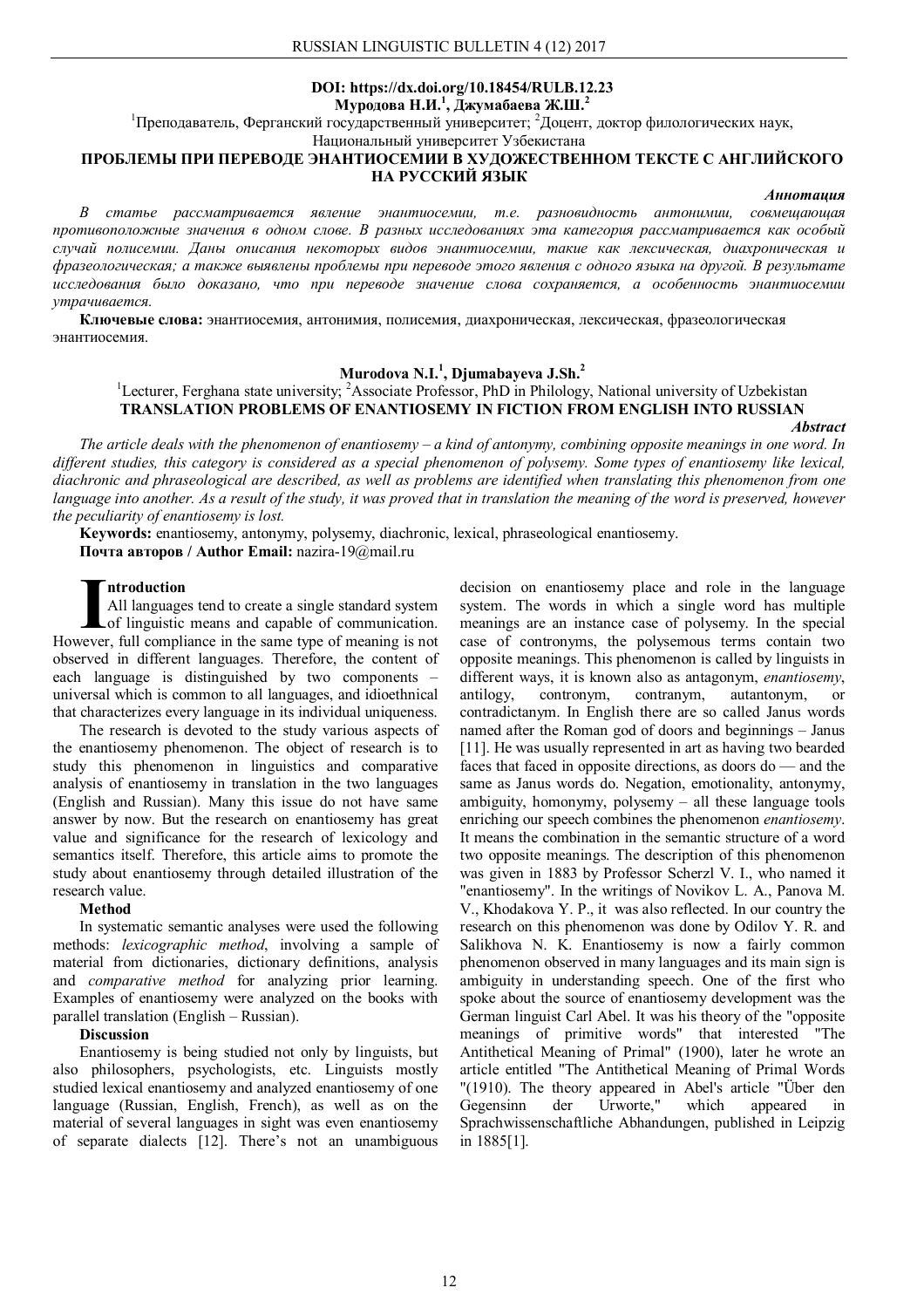# **Connections and associations**



Fig. 1 – Associations of enantiosemy with other linguistic units



Fig. 3 – Concepts for the "enantiosemy" phenomenon given throughout history by different linguists (Fig. 2)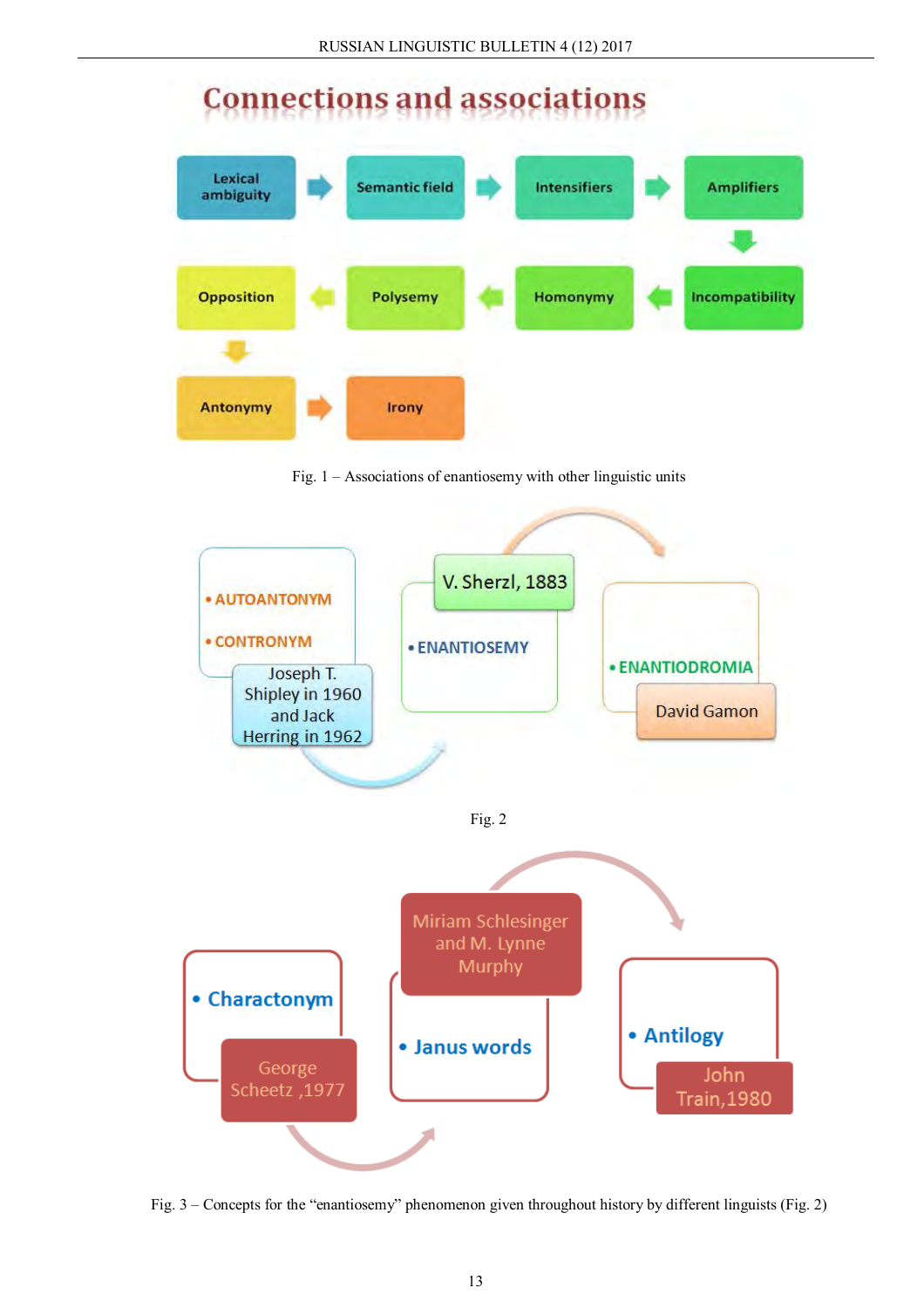# **Results**

As the main reason for the emergence of opposing meanings within a single word, they identified an indefinite content of ancient roots. This point of view is supported by other scientists. For example, Bulakhovskiy L. A. notes that the phenomenon of enantiosemy occurs when the "third, intermediate meaning" with various semantic nuances is traced in those or other contexts. The main reasons for its emergence were borrowings, polysemantic words, the formation of complex words, etc. Types of enantiosemy can be represented in the form of oppositions: synchronic – diachronic, linguistic – within speech, lexical – grammatical,

lexemic – phraseological, denotative – connotative, intra- and interlingual. Let's consider some of them:

**Diachronic enantiosemy** – words that have acquired the opposite (negative or positive) meaning with time:

The English word *resent* is the primary obsolete meaning "evaluate, appreciate," the secondary modern is the opposite one.

The word *courage* we use as a synonym for the words "heroism", "fearlessness". And the original meaning was violation of moral norms, arrogance. So they called an arrogant man. Likewise is the word *boldness*.

| $-$ , $-$ , $-$ , $-$ , $-$ , $-$ , $-$ , $-$ , $-$ , $-$ , $-$ , $-$ , $-$ , $-$ , $-$ , $-$ , $-$ , $-$ , $-$ , $-$ , $-$ , $-$ , $-$ , $-$ , $-$ , $-$ , $-$ , $-$ , $-$ , $-$ , $-$ , $-$ , $-$ , $-$ , $-$ , $-$ , $-$ , |                                                 |
|-------------------------------------------------------------------------------------------------------------------------------------------------------------------------------------------------------------------------------|-------------------------------------------------|
| "Gift" from German - poison (с немецкого<br>$\blacksquare$                                                                                                                                                                    | From English into Russian "present"(B)          |
| $\rightarrow$ яд)                                                                                                                                                                                                             | русском языке переводится как дар, подарок)     |
| « <i>uroda</i> » polish word – "Beauty" (с польского<br>$\blacksquare$                                                                                                                                                        | In Russian is translated "ugly" (в русском<br>п |
| языка – красавица)                                                                                                                                                                                                            | языке «урод»)                                   |
| «zapomnieć» - to forget (забыть)<br>$\blacksquare$                                                                                                                                                                            | In Russian the same word is vice versa          |
|                                                                                                                                                                                                                               | "to remember" (запомнить)                       |
| «вунь, воняфки» Czech word means perfume in                                                                                                                                                                                   | In Russian is "stink" (в русском языке<br>п     |
| Russian (чешское слово имеет значение «духи»)                                                                                                                                                                                 | «вонь» - неприятный запах)                      |

**Table 1** - **Interlingual enantiosemy**

**Interlanguage (interlingual) enantiosemy** is when the words' spelling in some languages is similar or identical, but have a completely opposite meaning. Obviously, enantiosemy between two languages, as compared with that inside the first one, can prevent much greater understanding. Since such words cause confusion and misunderstanding in the reader or interlocutor enantiosemy study is an important element in the translation of texts, speeches, as well as in the study of the language itself.

Enantiosemy can occur in different forms, including words, contexts, phrases, within one or cross-languages. The most interesting type probably is **lexical enantiosemy**. In this type of enantiosemy lexical-semantic characteristics play an important role. There are interesting moments in translating enantiosemy from one language to another, in this case from English to Russian.

It is clearly evident in the example:

 "I mention this peaceful spot *with all possible laud* for it is in such little retired Dutch valleys…" (Я упоминаю об этом тихом и *безмятежном* уголке со *всяческой похвалой;* в этих *маленьких забытых* голландских долинах, разбросанных по обширному штату). Analyzing this example, we can say there's irony (enantiosemy is closely connected with irony) as the author means the opposite, though he uses praising words.

• He *belated* for the dawn and hurried up – O<sub>H</sub> спешил чтобы *не опоздать* к рассвету.

 The cognomen of Crane *was not* inapplicable to his person – Фамилия Крейн довольно *хорошо подходила* к его наружности.

 Justice was *rewarded with* double portion of the birch [2]. – Usually this word has positive meaning, e.g. *to be rewarded by medal;* but in this context it has negative meaning: *to punish somebody. «Он миловал щуплого, несчастного паренька, вздрагивающего при малейшем взмахе лозы, но справедливость при этом ничуть не страдала: она вознаграждалась двойной порцией розог, всыпанных какому-нибудь коренастому, крепкому, упрямому и надоедливому пострелу, который под лозой хмурился, пыжился и становился все упрямее и угрюмее»; «вознаграждаться», в значении: 1) за услуги, службу, учебу, – грамотой, медалью; 2)отплатить деньгами – за помощь; 3) наказать – бранью, розгами.*

 It was a matter *of no little vanity* to him on Sundays, to take his station in front of the church gallery, with a band of chosen singers; where, in his own mind, he completely carried away the palm *from the parson* [2]. Он *преисполнялся гордости и тщеславия*, когда по воскресным дням занимал свое место на хорах церкви, впереди группы отборных певцов; стоя здесь, он считал в глубине души, что пальма первенства принадлежит, бесспорно ему, *а не священнику.*

 *were often filled with awe at – не раз содрогались от страха* [2].

 *was always greeted with satisfaction – встречали не без известного удовольствия* [2].

 Her nerves began *to recover from* the shock they had received. – она начала оправляться от испытанного потрясения; *to recover from* – приходить в себя от болезни, *испуга, удивления* [5, P. 23].

 *To lend – одалживать, давать взаймы; to give money and also ask for money* [2, P. 30].

• *Nothing loath* – means willing, though the word loath means unwilling [2, P. 31]. Very interesting combination of words: negative words give positive meaning.

 *To keep up –* means to continue, in translation into Russian not stop; не прекращать, не меняться [6, P.13].

 *It was no very usual thing…* - это было вполне обычным делом… [7, P. 9]

Variations on this theme include **not bad**, **not half bad**, and **not so bad**, which translate as "good," "pretty good," or, depending on intonation — "Not bad!" — as "very good."

**Conclusion**

Hence, enantiosemy is such phenomenon that incorporates many linguistic means, such as antonymy, homonymy, etc. giving it a variety of shades, so that each language becomes unique. Consequently, negative sentence transfers into positive in translation, or vice versa: positive sentence becomes negative. And also the conducted analysis allows to draw a conclusion that: 1) enantiosemy has an ambiguous character (the speaker usually means the opposite); 2) most often enantiosemy occurs in oral speech and 3) when translated into another language, in most cases it is lost. On this topic, further deep study is possible, this research can be expanded on the basis of other works, poems,